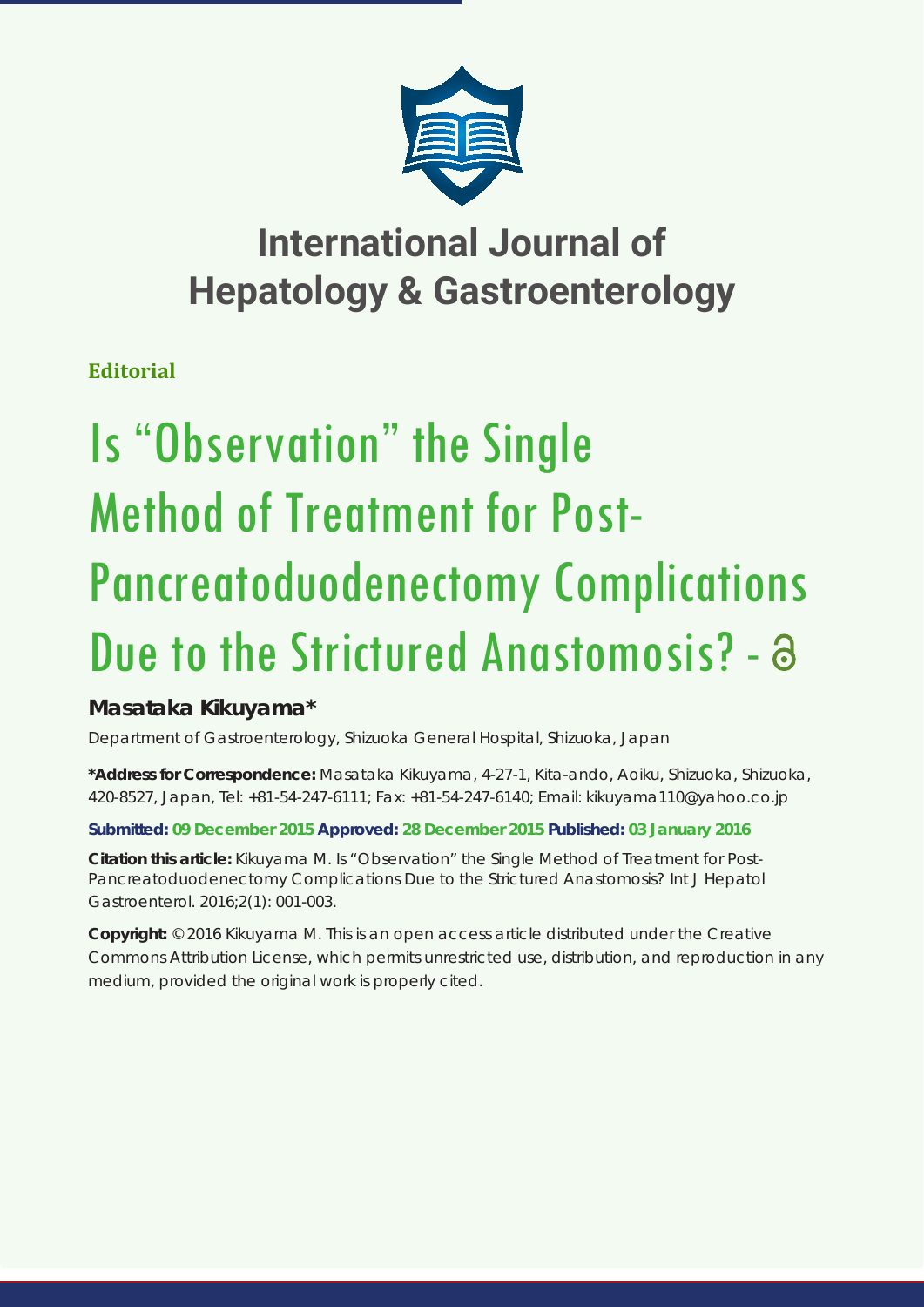#### **International Journal of Hepatology & Gastroenterology** Ъ

The stricture of pancreatoenteric anastomotic site is one of the problematic late complications after pancreatoduodenectomy (PD) [1]. Almost all patients with this disorder are asymptomatic, but roughly 2% of these patients suffer from acute recurrent pancreatitis (ARP) [2,3], which requires repeated hospitalization and negatively impacts patients' quality of life (QOL). Acute pancreatitis is induced by pancreatic juice flow obstruction due to the strictured anastomosis, Another relatively common complication of postpancreatoduodenectomy is pancreatic fistula (PF), which occurs early after pancreatoduodenectomy in 10-20% of the patients [2,3]. This disorder also affects the QOL of patients due to continuous percutaneous drainage of pancreatic juice, and is sometimes responsible for mortality [4]. Stricture of pancreato-digestive tract anastomosis is also experienced with PF [5,6]. Surgical procedures to remove the strictured anastomosis [1] have been performed for relief of those complications. However, surgeons sometimes hesitate an additional operation due to a susceptible postoperative adhesion or a physical burden to the patients. Just inhibiting per oral intake with intravenous hyperelementation, percutaneously external drainage for peripancreatic fluid collection have been selected to treat these complications. Usually, it takes much time to resolve them, and compels patients to stay in a hospital for long period.

Recently, endoscopic treatment has gathered attention to treat these complications [7-12]. Placing a stent across the strictured anastomosis with or without balloon dilation using endoscopic procedures can contribute to relief of these complications [5]. To place a stent across the strictured anastomosis, ERCP is the first to be selected, because stent placement under ERCP is feasible if a guidewire could pass the strictured anastomosis. However, identification of the anastomosis is responsible for accomplishment of ERCP, and the possibility depends on the method of reconstruction between pancreatogastrostomy and pancreatojejunostomy. In pancreatogastrostomy, identifying the anastomosis at the lower gastric body is relatively easy using a lateral-viewing endoscope [12]. On the other hand, in many cases with pancreatojejunostomy, the anastomosis is hard to be identified because in general to reach the anastomotic site through the anastomosed jejunum an enterosocpe with a forward-viewing is selected [5], and it provides us a horizontal view of the jejunal wall with circumferential folds hiding the anastomosis with a very small diameter. For these reasons, ERCP can be selected as the first in pancreatogastrostomy, but is hard to be performed in pancreatojejunostomy.

Although the anostomosis is identified, the stricture is usually too tight and hard to be passed through by a guidewire in spite of using one with a thin diameter. To treat a strictured pancreatogastrostomy with ERCP, cutting the center of the strictured anastomosis with a needle knife is needed to introduce a catheter for making pancreatography and to place a pancreatic stent using a lateral-viewing endoscope from the gastric cavity [13], however hemorrhage and perforation should be apprehensive. For ERCP in pancreatojejunostomy, a lateral-viewing endoscope has been also chosen in previous reports [14-16]. This choice might be responsible for consideration to identify the anastomosis and cannulate a main pancreatic duct via the anastomosis as the same as an ordinary ERCP through the major papilla, while introducing a lateral-viewing endoscope into an afferent loop may cause perforation as reported about ERCP in Billroth II reconstruction [17], and a lateral-viewing endoscope can provide us a view of the intestinal wall in a limited direction, that is to say, to identify the anastomosis of pancreatojejunostomy needs a good fortune.

If ERCP is failed, EUS-guided rendezvous method could be selected as the second intervention to place a stent across the strictured anastomosis [5,7,8,11]. To treat the strictured pancreatojejunostomy are frequently applied to this method due to impossibility to identify the anastomosis, which is responsible for failed ERCP. The dilated main pancreatic duct is punctured from the gastric cavity and a guidewire is introduced through the puncturing needle into the dilated main pancreatic duct and advanced into the anastomosed jejunum via the stenotic anastomosis. Placing the guidewire, the EUS endoscope is removed and exchanged to an enteroscope. After introducing the enteroscope into the anastomosed jejunum to the anastomotic site, the tip of the guidewire placed in the anastomosed jejunum via the stenotic anastomosis is caught by a foreceps, and pulled through the endoscopy working channel. The stenotic anastomosis is dilated by catheter with or without a balloon dilation, and a pancreatic stent is placed across the strictured anastomosis over the guidewire [7,11].

Stent placement with ERCP or EUS-rendezvous method can relieve stricture of the pancreato-digestive tract anastomosis, and relieve the complications. Actually, these methods need expertized techniques for ERCP, operating a needle knife, and EUS-guided pucture. However, EUS-guided rendezvous method limited for treatment of ARP. To accomplish this method, a guidewire passing through the strictured anastomosis is necessary. In ARP, this condition is expected, while in almost all cases of PF the anastomosis occludes, that obstructs a guidewire passing [6,18].

To treat PF, creating a new anastomosis between the pancreatic duct and the digestive tract is necessary. EUS-guided pancreatogastrostomy was reported to treat the complications due to the strictured pancreatojejunostomy [19]. Pancreatogastrostomy is made with stent placement between the pancreatic duct and the gastric cavity. This method is feasible but should be avoided, because various complications have been reported and could be assumed, such as hemorrhage, abscess, pancreatic fistula, gastric perforation, stent migration into the abdominal cavity, and so on [20]. Alternative methods to make a new anastomosis have been reported [6,18]. Introducing EUS endoscope for puncture into the anastomosed jejunum and puncturing the main pancreatic duct through the anastomosed jejunum near the anastomosis to place a stent between the anastomosed jejunum and the main pancreatic duct is the one of them [18]. This method is practical but needs a technical skill to introduce the EUS endoscope for puncture into the anastomosed jejunum giving a careful consideration to perforation. Another method is percutaneus one [6]. This method is to puncture the anastomosed jejunum through the main pancreatic duct percutaneusly under abdominal ultrasonography, place a catheter along the route and make a new anastomosis. A high-level technical skill for percutaneus puncture is necessary, and the patient should be thin enough to recognize clearly the anastomosed jejunum and the main pancreatic duct.

Post-pancreatoduodenectomy complications could be treated using interventional endoscopic methods and some percutaneous methods. For treating ARP, endoscopic methods have been established. However, to treat PF needs various devices because of the